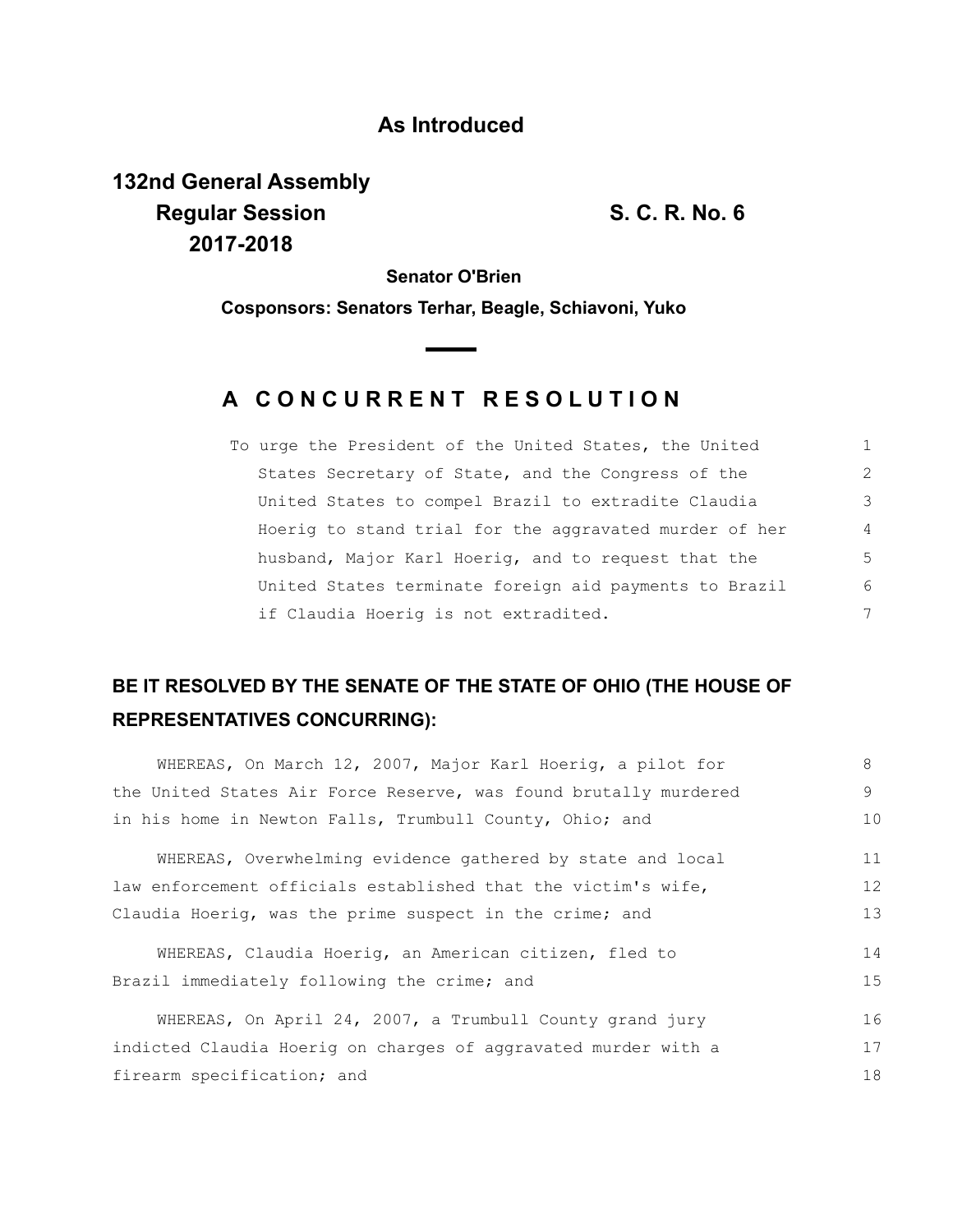## **S. C. R. No. 6 2 As Introduced**

WHEREAS, For almost ten years, Claudia Hoerig has evaded justice in the United States due to Brazil's refusal to extradite her for trial, despite diplomatic efforts on the part of the Federal Bureau of Investigation, the United States Marshals Service, and the United States Secretary of State; and

WHEREAS, Brazil claims that Claudia Hoerig is a Brazilian citizen, despite her voluntary renunciation of Brazilian citizenship, and is therefore protected from extradition under the rights afforded to Brazilian citizens under Title II, Chapter 1, Article 5, Section LI of the Brazilian Constitution; and

WHEREAS, Brazil's refusal to extradite its citizens who are suspected of committing crimes in other countries, when those countries provide ample evidence and legal justification for the extradition, amounts to Brazil providing safe harbor to criminals and terrorists; and

WHEREAS, Other countries who previously protected their citizens from extradition, including Colombia, have modified their extradition policies in response to diplomatic efforts by the United States; now therefore be it

RESOLVED, That we, the members of the 132nd General Assembly of the State of Ohio, urge the President of the United States, the United States Secretary of State, and the Congress of the United States to compel Brazil to extradite Claudia Hoerig so that she may stand trial for the aggravated murder of Major Karl Hoerig; and be it further

RESOLVED, That we, the members of the 132nd General Assembly of the State of Ohio, further urge the President of the United States, the United States Secretary of State, and the Congress of the United States to terminate all foreign aid payments scheduled to be made to Brazil if the request for 45 46 47 48 49